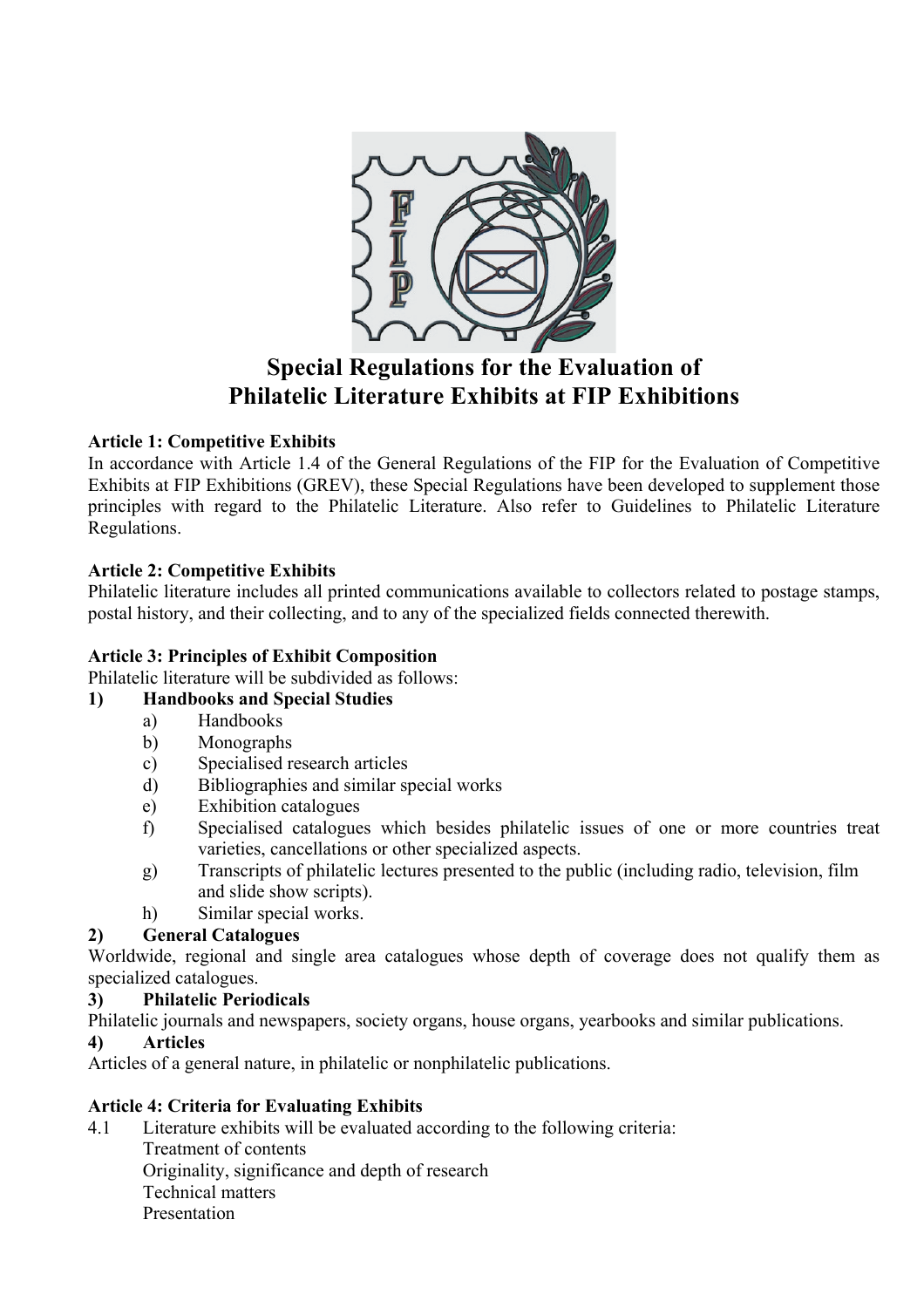4.2 The criterion "treatment of contents" requires an evaluation of the literary style, clarity, and skill in communication shown in the exhibit.

4.3 The criterion "originality, significance, and depth of research" requires an evaluation of the overall significance of the subject matter presented in the exhibit, as well as the degree to which the exhibit displays original discoveries, research, analysis or approaches to a comprehensive understanding of the subject matter.

4.4 The criterion "technical matters" requires an evaluation of such aspects as title page and imprint, pagination, credits, bibliography, index, and use of illustrations.

4.5 The criterion "presentation" requires an evaluation of the effect of binding, typography, and similar production factor on the usability of the publication. To avoid the impact of purely commercial aspects, this criterion will only be evaluated to the degree that it represents a negative factor.

#### **Article 5: Judging of Exhibits**

5.1 Literature exhibits will be judged by approved specialists in their respective field and in accordance with Section V (Article 31-46) of GREX (ref. GREV. Article 5.1)

5.2 For Literature exhibits, the following relative terms are presented to lead the Jury to a balanced evaluation (ref. GREV. Article 5.2):

| Treatment of contents                           | 40  |
|-------------------------------------------------|-----|
| Originality, significance and depth of research | 40  |
| <b>Technical matters</b>                        | 15  |
| Presentation                                    |     |
| Total                                           | 100 |
|                                                 |     |

### **Article 6: Concluding Provision**

6.1 In the event of any discrepancies in the text arising from translation, the English text shall prevail.

6.2 These Special Regulations for the Evaluation of Philatelic Literature Exhibits at FIP Exhibitions have been approved by the 54th FIP Congress on 5th November, 1985 in Rome. They came into force on 5th November, 1985 and apply to those exhibitions which are granted FIP Patronage or Recognition at the 54th FIP Congress and thereafter.

# **Supplementary Rules for the Philatelic Literature Class in FIP Exhibitions Rule 1:**

These supplementary rules for the admission of Literature Exhibits have been developed under Article 3.3 of the General Regulations of the FIP for Exhibitions (GREX) and will apply to all literature entries in General and Specialised Exhibitions of FIP (GREX Article 2).

#### **Rule 2:**

In amplification of Article 17.1 (GREX), entries may be exhibited by the author, compiler, editor, publisher, sponsoring organization or society, or any other individual holding proprietary rights. **Rule 3:**

A literature exhibit may be admitted provided the exhibitor, as defined under Rule 2 above, meets the qualification requirement of GREX Article 10.1. Recently published works which have not had the opportunity to be exhibited at a national exhibition may directly participate in a FIP exhibition (GREX Article 10.3).

#### **Rule 4:**

A separate application form will be used for entries in the literature class. In addition to the other information needed by the Exhibition Management, this form should also include the publication date, publisher, number of pages, frequency of publication (for periodicals) and means of ordering the publication (address, price).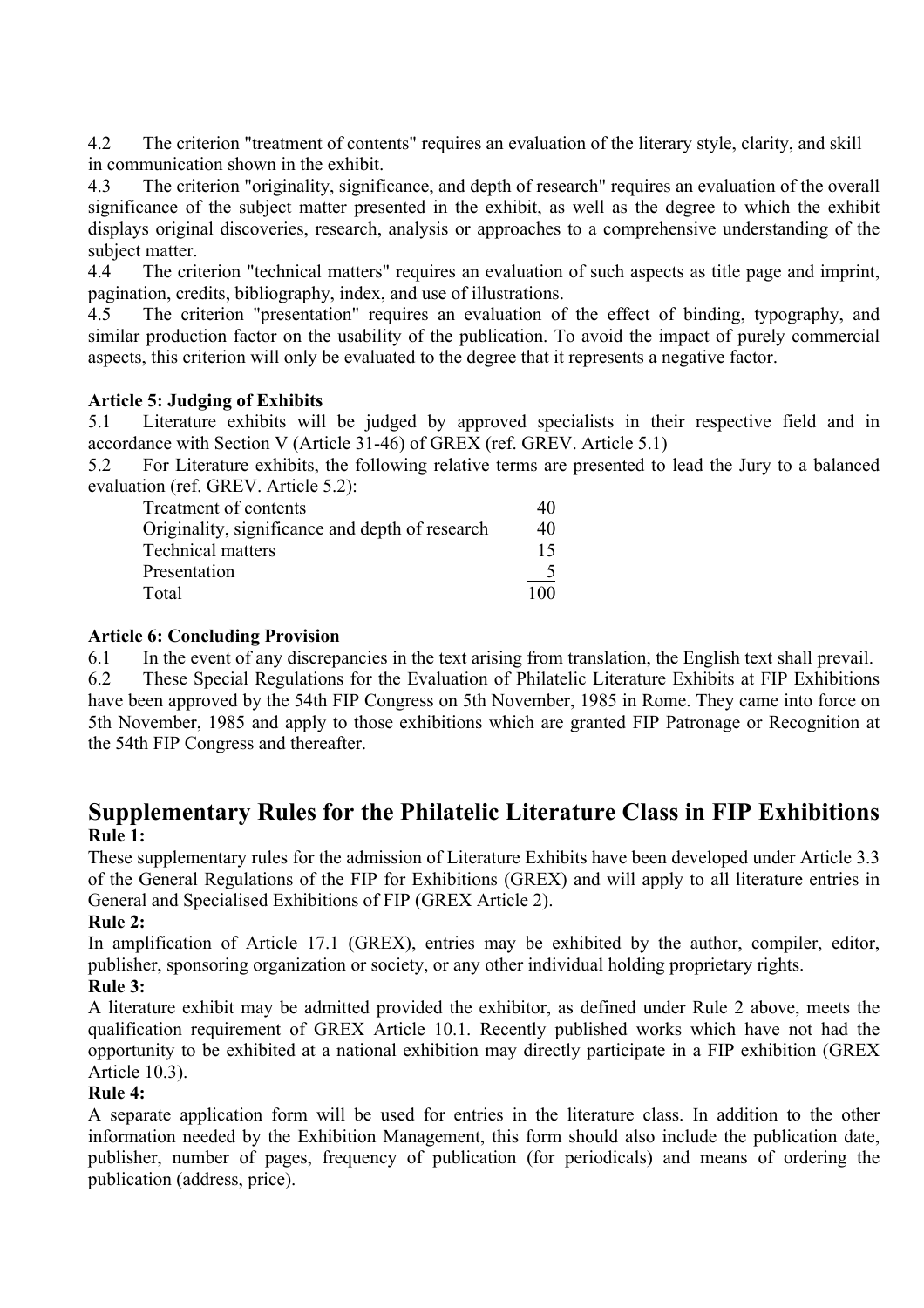#### **Rule 5:**

Two copies of each literature exhibit shall be provided by the exhibitor: one copy for judging, and the other for a reading room as per Article 6.8 of GREX. Following the exhibition these copies shall be sent by the Exhibition Management to a library designated by the member federation hosting the exhibition, unless the exhibitor specifically asks for the return of these copies.

#### **Rule 6:**

The entry fee for a literature exhibit shall be equivalent to the price of one frame in the general

competition class of the same exhibition.

#### **Rule 7:**

The Exhibition Management shall furnish the judges a list of literature entries at least three months prior to the exhibition.

#### **Rule 8:**

Handbooks and special studies must have been published not earlier than 5 years prior to the exhibition year. For all other entries the publication date should be not earlier than 2 years prior to the exhibition year. For multivolume works, the date of publication of each volume shall govern. Revised editions will be considered as new publications. For periodicals, the most recent complete volume or year shall be exhibited. A selection of at least ten different newspaper articles is required for exhibition.

#### **Rule 9:**

Medals in the literature class will bear the word "Literature" either abbreviated or in full. Literature entries are also eligible for special awards (Article 8.6 GREX).

#### **Rule 10:**

Literature judges must have a reading ability in at least two languages, one of which must be any of the four official FIP languages (Article 29.3 of the Statutes).

#### **Rule 11:**

In the event of any discrepancies in the text arising from translation, the English text shall prevail. **Rule 12:**

The Supplementary Rules for the Evaluation of Philatelic Literature Class in FIP Exhibitions have been approved by the 54th FIP Congress on 5th November, 1985 in Rome, and replace all previous special regulations for literature. They came into force on 5th November, 1985 and apply to those exhibitions which are granted FIP Patronage or Recognition at the 54th FIP Congress and thereafter.

**Note :** The cross-references to the Statutes and GREX have been updated to refer to the Statutes and GREX approved by the 69th FIP Congress on October 13th, 2006, at Malaga.

# **Guidelines for Judging Philatelic Literature**

#### **Introduction**

These guidelines are intended as a checklist which is detailed enough to be of service for specialized literature exhibitions as well as for general philatelic exhibitions in which literature is only one of several classes.

#### **General Principles**

While the majority of the principles in exhibiting philatelic literature is identical to those which apply to other philatelic classes as well, there are certain distinct differences.

In the first place, the significance and importance of a piece of literature cannot be seen from the outside. Literature must be judged by its content, and obviously the judges have to be familiar with that content before the start of the exhibition. While the three to five days available for judging will allow time for review and some reading, it in no way suffices for each judge to read each entry thoroughly.

Second, literature exhibits cannot be taken apart and improved from one show to the next. In many cases, the exhibit represents a lifetime of research and effort which will serve philately for years to come. For this reason, the exhibiting of philatelic literature must be looked at primarily as a means of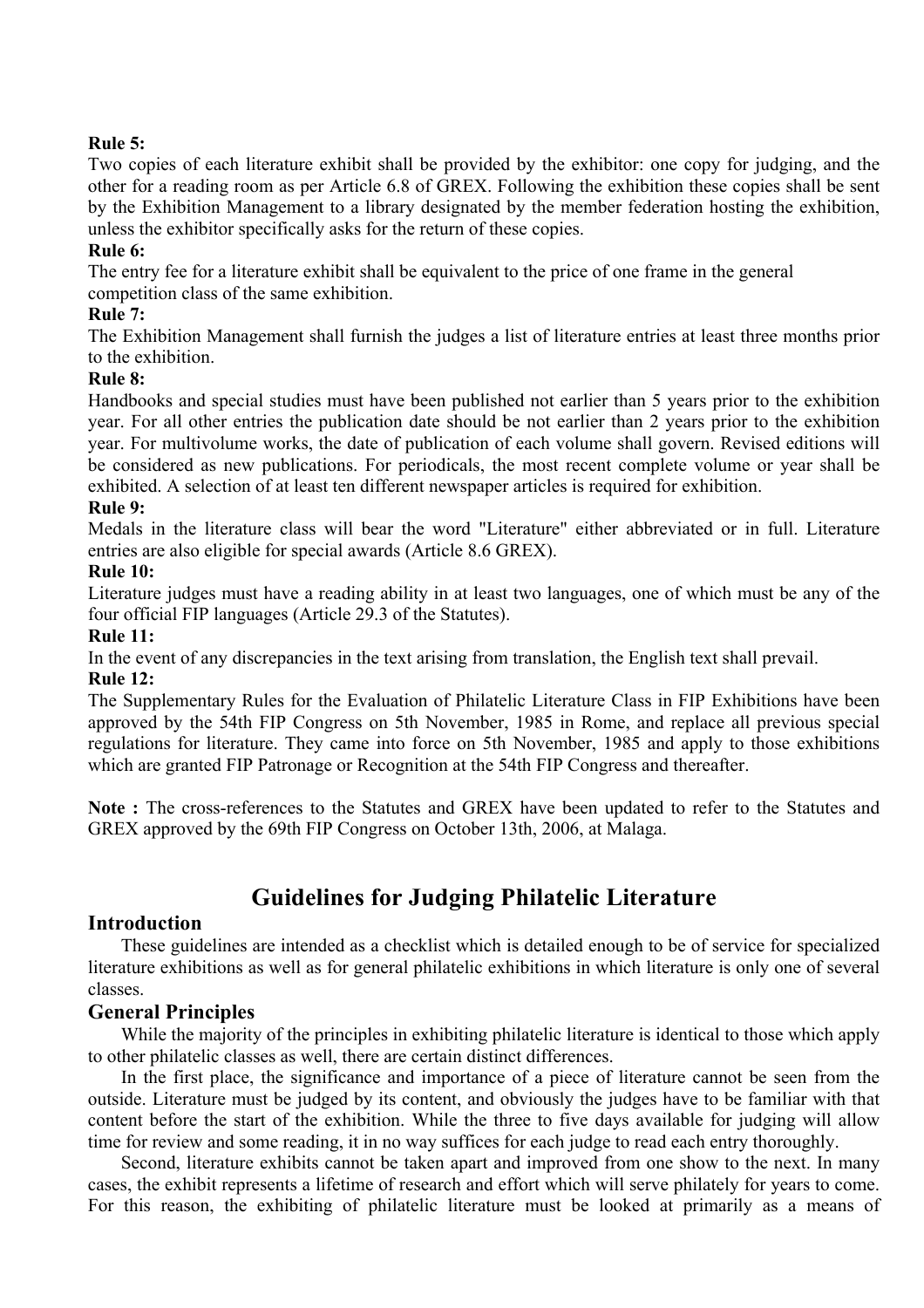encouraging and promoting such literary efforts, and only secondarily as a competition for various levels of awards.

Third, it follows that the public must be able to examine the literature. A glance at a row of books in a locked case gives little information, and is a disservice to the viewer and the exhibitor. It is the content that is of interest, not the covers.

The FIP has developed a comprehensive set of regulations for evaluating philatelic exhibits, incorporating those FIP principles common to all competitive classes. For philatelic literature, these principles are expressed in the Special Regulations for the Evaluation of Philatelic Literature Exhibits at FIP Exhibitions. They are supplemented by provisions which recognize aspects of philatelic literature which are unique to this class, the Supplementary Rules for the Philatelic Literature Class in FIP exhibitions.

The two documents, taken as a whole, constitute the requirements for exhibiting and judging philatelic literature at F.I.P. exhibitions.

#### **Use of the Evaluation System**

The use of a point system, together with appropriate "scoring sheets", can be helpful in reaching balanced and rational evaluations. However, it must be emphasized that such a system cannot be applied mechanically; the final point totals also must be looked at in terms of the overall quality of the exhibits. **Points**

| <b>TREATMENT OF CONTENTS</b> – Authorship | 40 |
|-------------------------------------------|----|
|-------------------------------------------|----|

How well is story identified & told?

- Evaluation of literary style, clarity
- Skill in communication

#### **ORIGINALITY, SIGNIFICANCE, DEPTH OF RESEARCH** – *Philatelic Aspect*s 40

- Overall significance  $=$  global importance to philately
- Degree of original discoveries, research, analysis
- Comprehensive = depth  $&$  scope
- Understanding of subject

#### **TECHNICAL MATTERS** – *Editorial aspect* 15

How well is work constructed?

- Title page, imprint, pagination, list of contents, use of footnotes
- Acknowledgements, bibliography, index & use of
- Illustrations & tables captions, consistency in layout & text

#### **PRESENTATION** – *Publishing aspect*

- Effect of binding, clarity of print, paper quality, page size
- Use of colour in illustrations

To avoid impact of purely commercial aspects, this criterion only to be evaluated to the degree that it represents a negative factor.

Two aspects of the thought process in judging are worth stressing :

First, judges should look first for the positive aspects of the exhibits, rather than merely looking to see "how many points can I take off".

Second, all evaluations have to be made on a comparative basis with respect to what else has been published on that subject, how well similar matters are handled in other publications, even such questions as how significant a given publication may be for one country or language group as compared with others. These comparative factors can all change from one year or one exhibition to another, and it's conceivable that such changes may affect the evaluation of an exhibit.